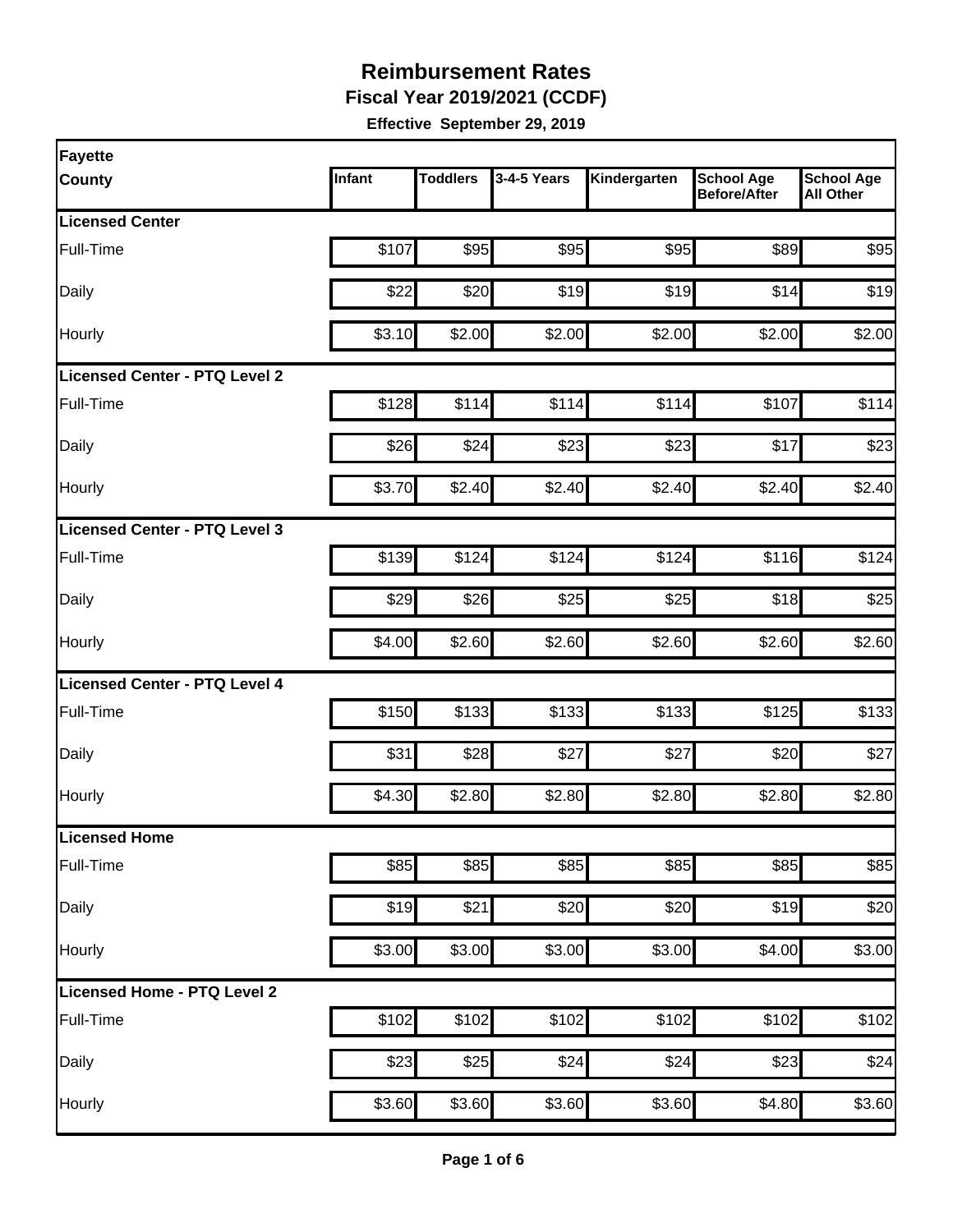**Fiscal Year 2019/2021 (CCDF)**

| Fayette                                  |        |                 |             |                    |                                          |                                       |
|------------------------------------------|--------|-----------------|-------------|--------------------|------------------------------------------|---------------------------------------|
| <b>County</b>                            | Infant | <b>Toddlers</b> | 3-4-5 Years | Kindergarten       | <b>School Age</b><br><b>Before/After</b> | <b>School Age</b><br><b>All Other</b> |
| Licensed Home - PTQ Level 3              |        |                 |             |                    |                                          |                                       |
| Full-Time                                | \$111  | \$111           | \$111       | \$111              | \$111                                    | \$111                                 |
| Daily                                    | \$25   | \$27            | \$26        | \$26               | \$25                                     | \$26                                  |
| Hourly                                   | \$3.90 | \$3.90          | \$3.90      | \$3.90             | \$5.20                                   | \$3.90                                |
| Licensed Home - PTQ Level 4              |        |                 |             |                    |                                          |                                       |
| Full-Time                                | \$119  | \$119           | \$119       | \$119              | \$119                                    | \$119                                 |
| Daily                                    | \$27   | \$29            | \$28        | \$28               | \$27                                     | \$28                                  |
| Hourly                                   | \$4.20 | \$4.20          | \$4.20      | \$4.20             | \$5.60                                   | \$4.20                                |
| <b>Registered Ministry</b>               |        |                 |             |                    |                                          |                                       |
| Full-Time                                | \$79   | \$73            | \$76        | \$76               | \$64                                     | \$76                                  |
| Daily                                    | \$16   | \$15            | \$16        | \$16               | \$14                                     | \$11                                  |
| Hourly                                   | \$3.10 | \$2.00          | \$1.90      | \$1.90             | \$1.90                                   | \$1.90                                |
| <b>Registered Ministry - PTQ Level 1</b> |        |                 |             |                    |                                          |                                       |
| Full-Time                                | \$93   | \$84            | \$86        | \$86               | \$77                                     | \$86                                  |
| Daily                                    | \$19   | \$18            | \$18        | \$18               | \$14                                     | \$15                                  |
| Hourly                                   | \$3.10 | \$2.00          | \$2.00      | \$2.00             | \$2.00                                   | \$2.00                                |
| <b>Registered Ministry - PTQ Level 2</b> |        |                 |             |                    |                                          |                                       |
| Full-Time                                | \$128  | \$114           | \$114       | \$114              | \$107                                    | \$114                                 |
| Daily                                    | \$26   | \$24            | \$23        | \$23               | \$17                                     | \$23                                  |
| Hourly                                   | \$3.70 | \$2.40          | \$2.40      | \$2.40             | \$2.40                                   | \$2.40                                |
| <b>Registered Ministry - PTQ Level 3</b> |        |                 |             |                    |                                          |                                       |
| Full-Time                                | \$139  | \$124           | \$124       | \$124              | \$116                                    | \$124                                 |
| Daily                                    | \$29   | \$26            | \$25        | \$25               | \$18                                     | \$25                                  |
| Hourly                                   | \$4.00 | \$2.60          | \$2.60      | $\overline{$2.60}$ | \$2.60                                   | \$2.60                                |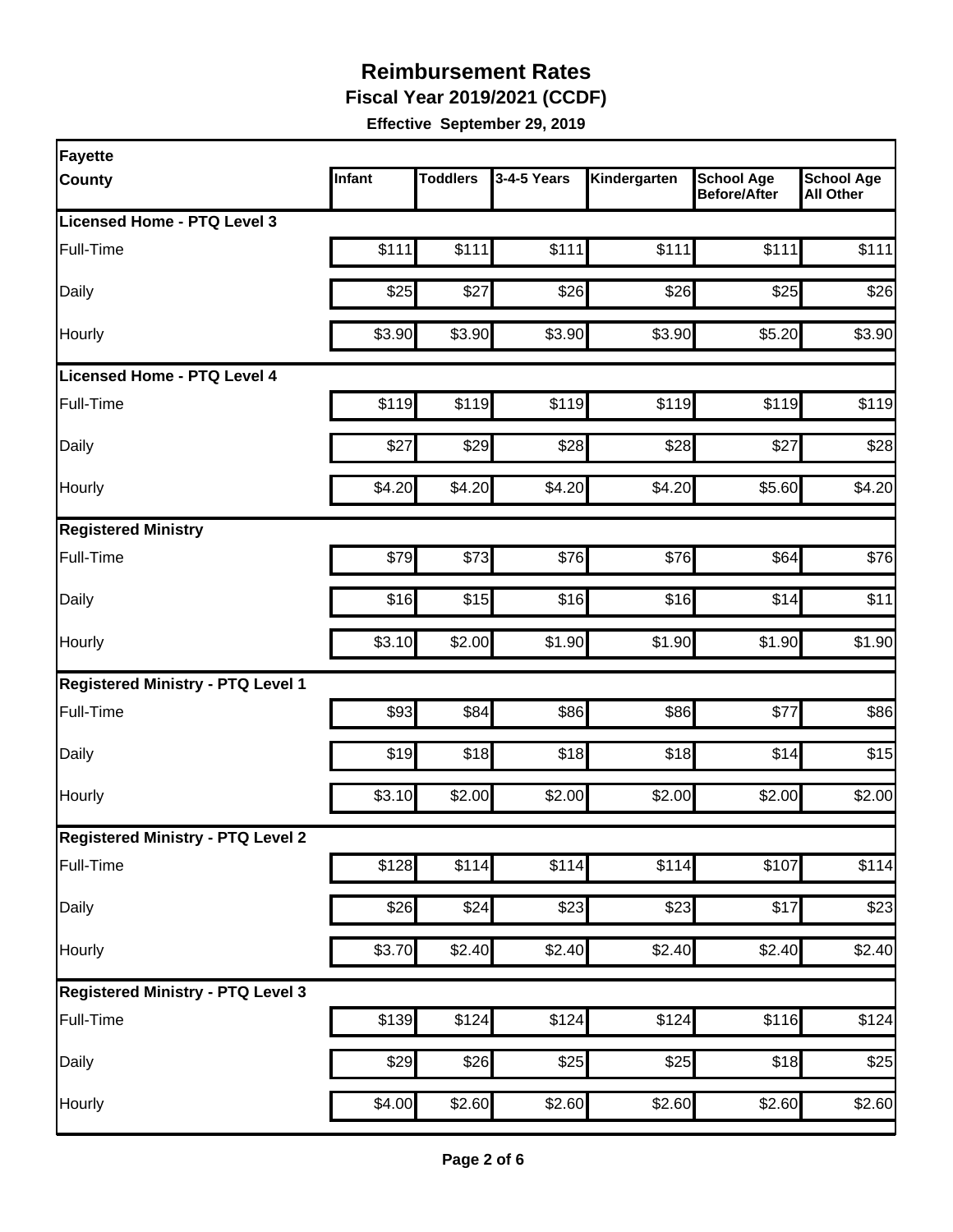**Fiscal Year 2019/2021 (CCDF)**

| Fayette                                  |        |                 |             |              |                                          |                                       |  |  |  |
|------------------------------------------|--------|-----------------|-------------|--------------|------------------------------------------|---------------------------------------|--|--|--|
| <b>County</b>                            | Infant | <b>Toddlers</b> | 3-4-5 Years | Kindergarten | <b>School Age</b><br><b>Before/After</b> | <b>School Age</b><br><b>All Other</b> |  |  |  |
| <b>Registered Ministry - PTQ Level 4</b> |        |                 |             |              |                                          |                                       |  |  |  |
| Full-Time                                | \$150  | \$133           | \$133       | \$133        | \$125                                    | \$133                                 |  |  |  |
| Daily                                    | \$31   | \$28            | \$27        | \$27         | \$20                                     | \$27                                  |  |  |  |
| Hourly                                   | \$4.30 | \$2.80          | \$2.80      | \$2.80       | \$2.80                                   | \$2.80                                |  |  |  |
| <b>Exempt Center</b>                     |        |                 |             |              |                                          |                                       |  |  |  |
| Full-Time                                | \$79   | \$73            | \$76        | \$76         | \$64                                     | \$76                                  |  |  |  |
| Daily                                    | \$16   | \$15            | \$16        | \$16         | \$14                                     | \$11                                  |  |  |  |
| Hourly                                   | \$3.10 | \$2.00          | \$1.90      | \$1.90       | \$1.90                                   | \$1.90                                |  |  |  |
| <b>Accredited Exempt Center</b>          |        |                 |             |              |                                          |                                       |  |  |  |
| Full-Time                                | \$110  | \$96            | \$96        | \$96         | \$96                                     | \$94                                  |  |  |  |
| Daily                                    | \$24   | \$22            | \$21        | \$21         | \$15                                     | \$21                                  |  |  |  |
| Hourly                                   | \$3.40 | \$2.20          | \$2.20      | \$2.20       | \$2.20                                   | \$2.20                                |  |  |  |
| <b>Exempt Home</b>                       |        |                 |             |              |                                          |                                       |  |  |  |
| Full-Time                                | \$79   | \$73            | \$76        | \$76         | \$58                                     | \$70                                  |  |  |  |
| Daily                                    | \$15   | \$15            | \$15        | \$15         | \$15                                     | \$15                                  |  |  |  |
| Hourly                                   | \$2.20 | \$2.20          | \$2.20      | \$2.20       | \$2.20                                   | \$2.20                                |  |  |  |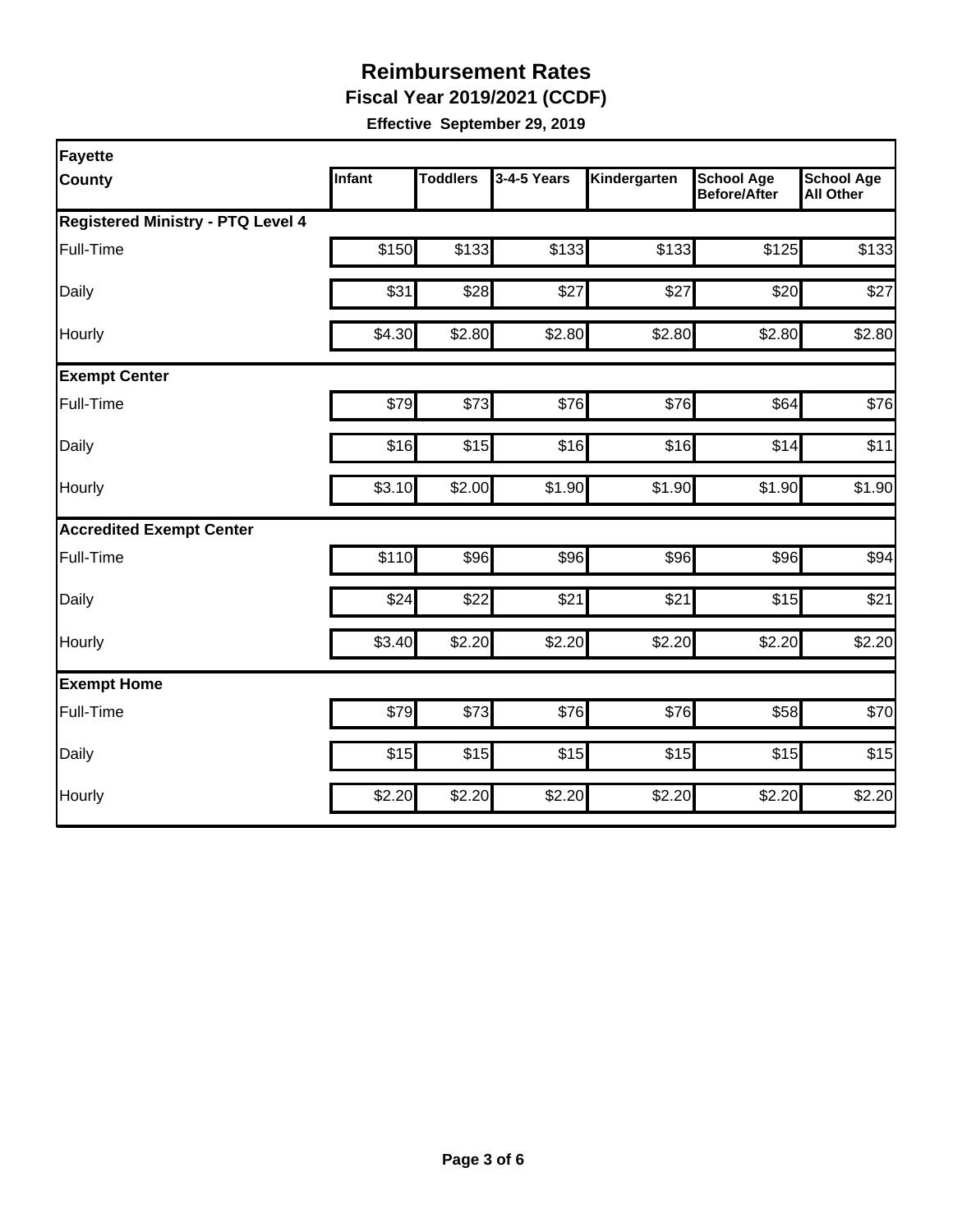**School Year 2019/2021 (OMW Pre-K)**

| Fayette                       |        |                 |             |              |                            |                         |
|-------------------------------|--------|-----------------|-------------|--------------|----------------------------|-------------------------|
| <b>County</b>                 | Infant | <b>Toddlers</b> | 3-4-5 Years | Kindergarten | School Age<br>Before/After | School Age<br>All Other |
| Licensed Center - PTQ Level 3 |        |                 |             |              |                            |                         |
| Full-Time                     |        |                 | \$136.40    |              |                            |                         |
| Daily                         |        |                 |             |              |                            |                         |
| Hourly                        |        |                 |             |              |                            |                         |
| Licensed Center - PTQ Level 4 |        |                 |             |              |                            |                         |
| Full-Time                     |        |                 | \$146.30    |              |                            |                         |
| Daily                         |        |                 |             |              |                            |                         |
| Hourly                        |        |                 |             |              |                            |                         |
| Licensed Home - PTQ Level 3   |        |                 |             |              |                            |                         |
| Full-Time                     |        |                 | \$122.10    |              |                            |                         |
| Daily                         |        |                 |             |              |                            |                         |
| Hourly                        |        |                 |             |              |                            |                         |
| Licensed Home - PTQ Level 4   |        |                 |             |              |                            |                         |
| Full-Time                     |        |                 | \$130.90    |              |                            |                         |
| Daily                         |        |                 |             |              |                            |                         |
| Hourly                        |        |                 |             |              |                            |                         |
| VCP Ministry - PTQ Level 0    |        |                 |             |              |                            |                         |
| Full-Time                     |        |                 | \$83.60     |              |                            |                         |
| Daily                         |        |                 |             |              |                            |                         |
| Hourly                        |        |                 |             |              |                            |                         |
| VCP Ministry - PTQ Level 3    |        |                 |             |              |                            |                         |
| Full-Time                     |        |                 | \$136.40    |              |                            |                         |
| Daily                         |        |                 |             |              |                            |                         |
| Hourly                        |        |                 |             |              |                            |                         |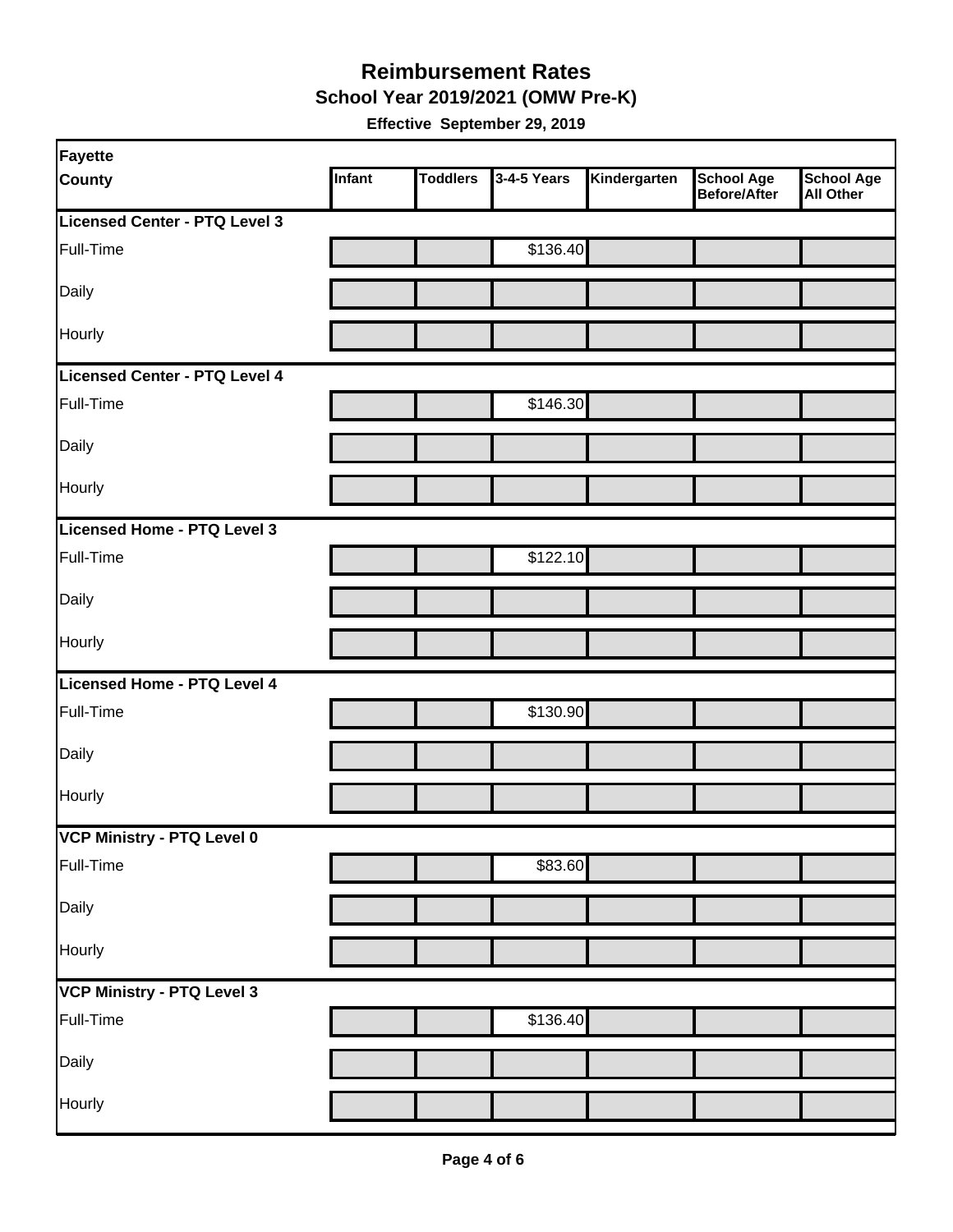**School Year 2019/2021 (OMW Pre-K)**

| Fayette                                        |        |                 |             |              |                                   |                                       |  |  |
|------------------------------------------------|--------|-----------------|-------------|--------------|-----------------------------------|---------------------------------------|--|--|
| <b>County</b>                                  | Infant | <b>Toddlers</b> | 3-4-5 Years | Kindergarten | <b>School Age</b><br>Before/After | <b>School Age</b><br><b>All Other</b> |  |  |
| <b>VCP Ministry - PTQ Level 4</b>              |        |                 |             |              |                                   |                                       |  |  |
| Full-Time                                      |        |                 | \$146.30    |              |                                   |                                       |  |  |
| Daily                                          |        |                 |             |              |                                   |                                       |  |  |
| Hourly                                         |        |                 |             |              |                                   |                                       |  |  |
| Private Accredited School - PTQ Level 0        |        |                 |             |              |                                   |                                       |  |  |
| Full-Time                                      |        |                 | \$104.50    |              |                                   |                                       |  |  |
| Daily                                          |        |                 |             |              |                                   |                                       |  |  |
| Hourly                                         |        |                 |             |              |                                   |                                       |  |  |
| Private Accredited School - PTQ Level 1        |        |                 |             |              |                                   |                                       |  |  |
| Full-Time                                      |        |                 | \$104.50    |              |                                   |                                       |  |  |
| Daily                                          |        |                 |             |              |                                   |                                       |  |  |
| Hourly                                         |        |                 |             |              |                                   |                                       |  |  |
| <b>Private Accredited School - PTQ Level 2</b> |        |                 |             |              |                                   |                                       |  |  |
| Full-Time                                      |        |                 | \$125.40    |              |                                   |                                       |  |  |
| Daily                                          |        |                 |             |              |                                   |                                       |  |  |
| Hourly                                         |        |                 |             |              |                                   |                                       |  |  |
| Private Accredited School - PTQ Level 3        |        |                 |             |              |                                   |                                       |  |  |
| Full-Time                                      |        |                 | \$136.40    |              |                                   |                                       |  |  |
| Daily                                          |        |                 |             |              |                                   |                                       |  |  |
| Hourly                                         |        |                 |             |              |                                   |                                       |  |  |
| Private Accredited School - PTQ Level 4        |        |                 |             |              |                                   |                                       |  |  |
| Full-Time                                      |        |                 | \$146.30    |              |                                   |                                       |  |  |
| Daily                                          |        |                 |             |              |                                   |                                       |  |  |
| Hourly                                         |        |                 |             |              |                                   |                                       |  |  |